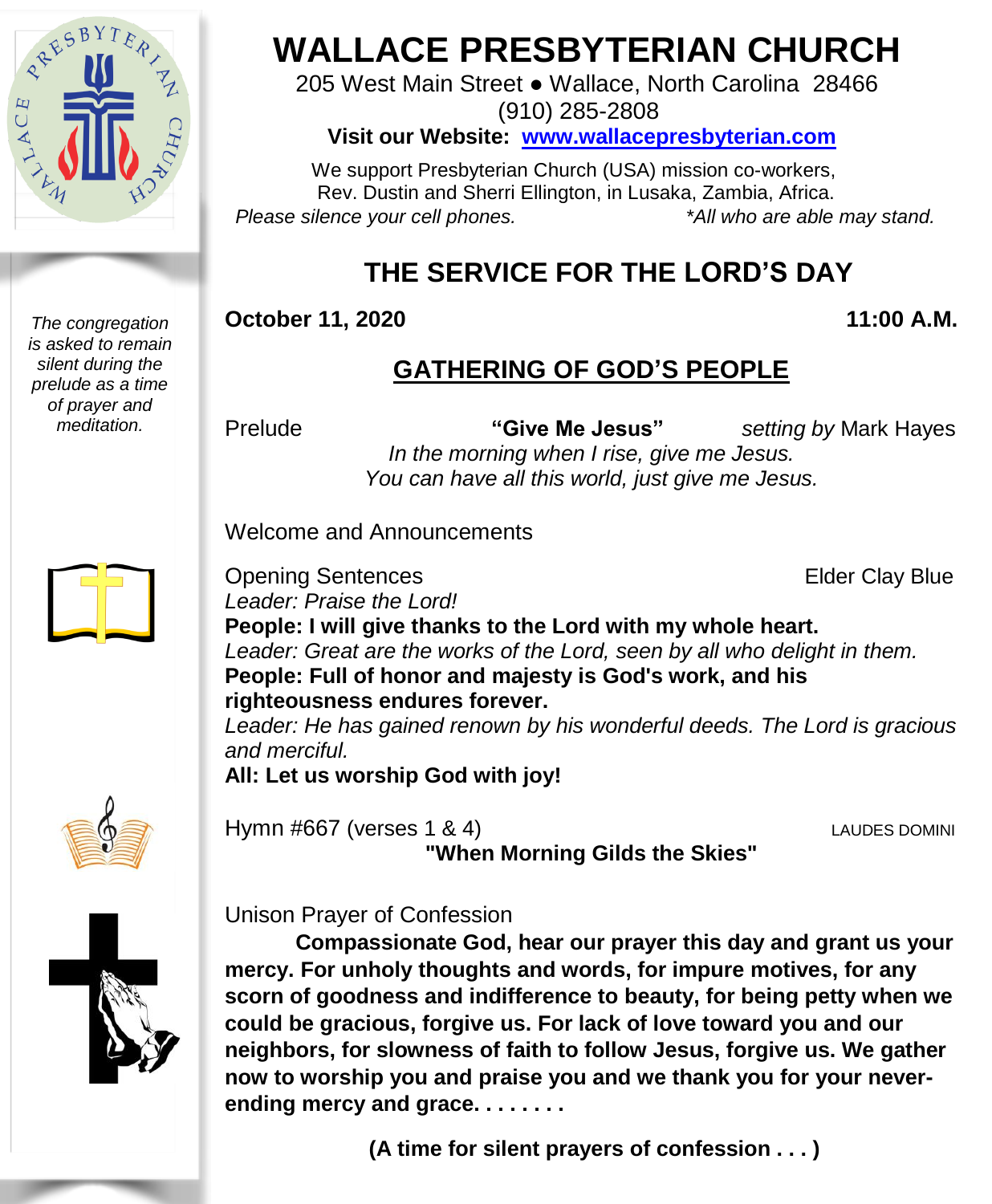

Responsive Assurance of Pardon *Leader: With great love for us, God, who is rich in mercy made us alive with Christ, even when we were dead through our sin.* **All: By grace we have been saved. Thanks be to God.**

Gloria Patri **Glory Be to the Father Glory be to the Father, and to the Son, and to the Holy Ghost; as it was in the beginning, is now, and ever shall be, world without end. Amen, amen.**

### **PROCLAIMING GOD'S WORD**

Children's Sermon



Prayer for Illumination

**Living God, help us to hear your holy Word this day, that we may truly understand, truly believe and willingly follow in all faithfulness and obedience, seeking your honor and glory in all that we do, through Christ our Lord. Amen.**



Old Testament Lesson *Psalm 30:4-12* Elder Clay Blue

Gospel Lesson *Matthew 5:13-16*

Sermon **"False Alarm?"** Elder Jim Sills



A Time for Silent Reflection

Pastoral Prayer with the Lord's Prayer

**Our Father who art in heaven, hallowed be Thy name. Thy kingdom come, Thy will be done, on earth as it is in heaven. Give us this day our daily bread; and forgive us our debts, as we forgive our debtors; and lead us not into temptation, but deliver us from evil. For Thine is the kingdom and the power and the glory, forever. Amen.**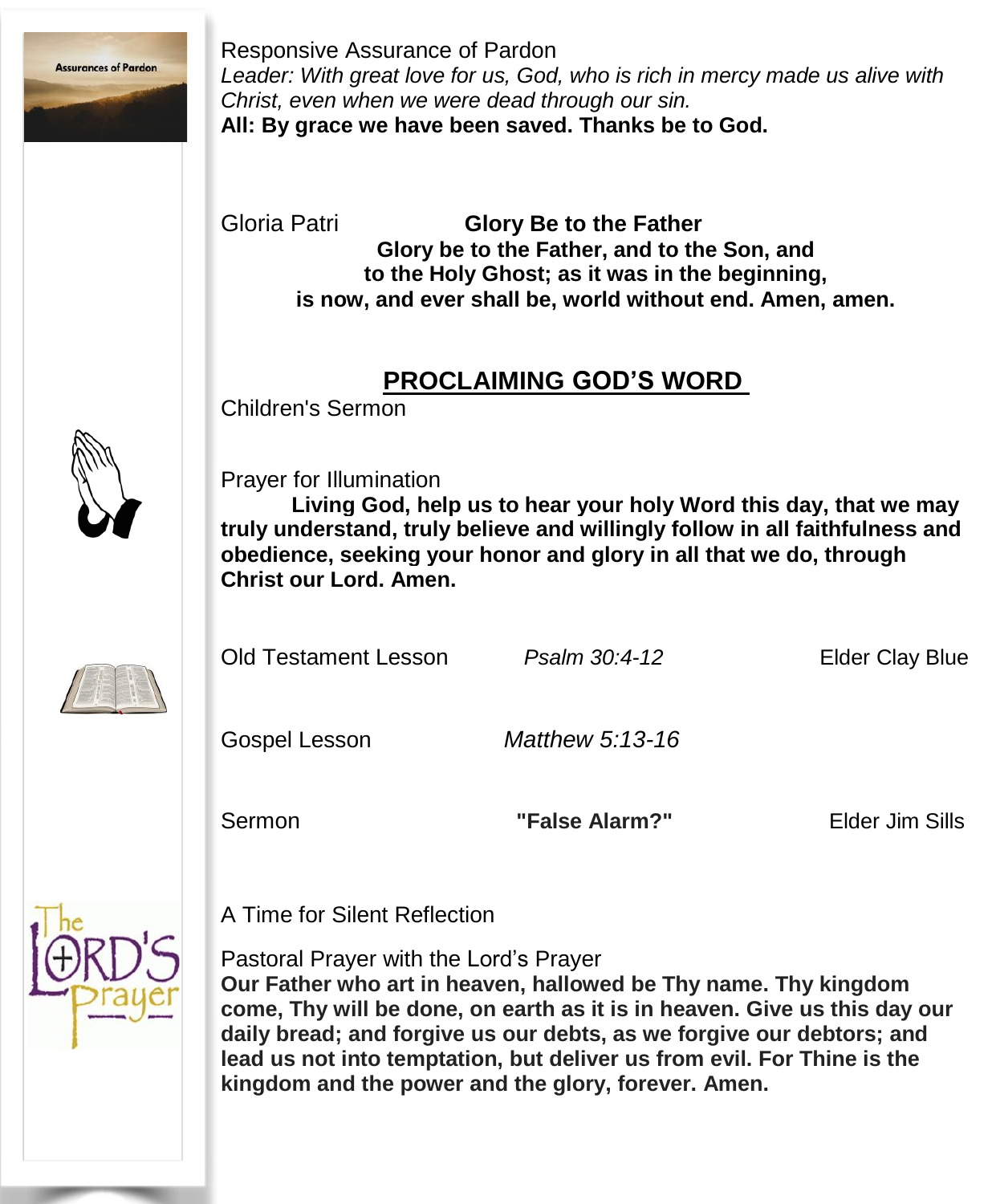## **GIVING THANKS TO GOD**



Presentation of Tithes and Offerings



Offertory **"How Can I Keep from Singing?"** *setting by* Mark Hayes *My life goes on in endless song above earth's lamentations, I hear the real, though far-off hymn that hails a new creation. Through all the tumult and the strife, I hear its music ringing. It sounds an echo in my soul. How can I keep from singing?*

Doxology and Prayer of Dedication

*Praise God from whom all blessings flow; Praise Him all creatures here below; Praise Him above ye heavenly host; Praise Father, Son, and Holy Ghost. Amen.*



The Affirmation of Faith: The Apostles' Creed

**I believe in God the Father Almighty, Maker of heaven and earth. And in Jesus Christ his only Son our Lord; who was conceived by the Holy Ghost, born of the Virgin Mary, suffered under Pontius Pilate, was crucified, dead, and buried; he descended into hell; the third day he rose again from the dead; he ascended into heaven, and sitteth on the right hand of God the Father Almighty; from thence he shall come to judge the quick and the dead. I believe in the Holy Ghost; the holy catholic Church; the communion of saints; the forgiveness of sins; the resurrection of the body; and the life everlasting. Amen.**



Hymn #250 (verses 1 & 3) **"In the Bulb There Is a Flower"** PROMISE



Benediction

Postlude